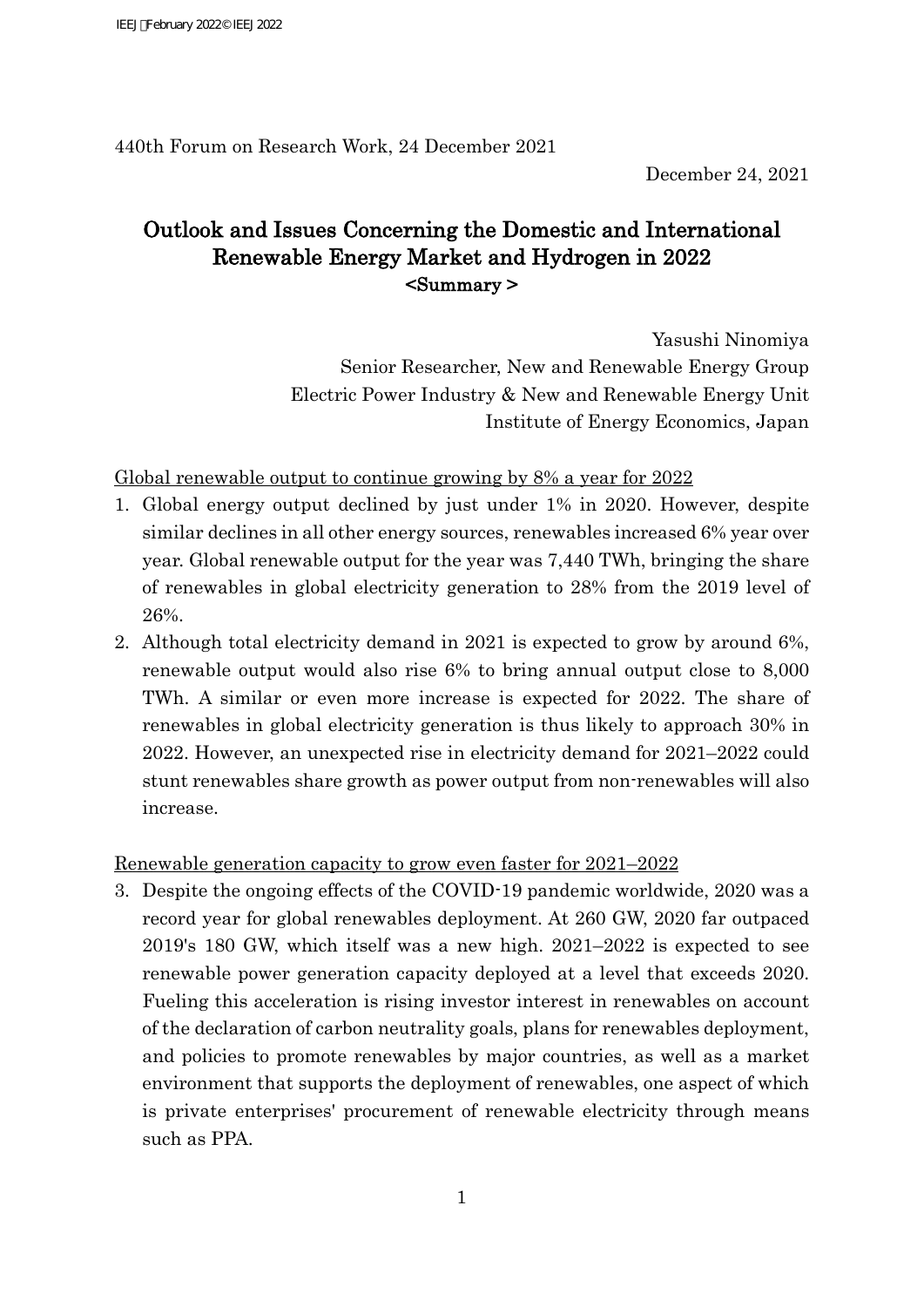- 4. 2020 saw China's share of annual growth in renewable generation capacity exceed 50% for the first time. With China stepping up its renewables deployment as it seeks to achieve carbon neutrality by 2060, 2021–2022 is set to see this single country account for nearly 50% of global growth in renewable generation capacity.
- 5. During 2021–2022, solar PV will come to account for 60% of annual growth in renewable generation capacity. In the 2010s, the growth of renewables saw the market gradually shift away from wind and toward solar PV. The 2020s will now be a time of even greater growth for solar PV.

### Renewables market trends in Japan

- 6. In FY 2020, close to 6 GW of capacity was deployed as commercial solar PV facilities came online. This dropped to 5 GW in FY 2021, however, with a decline in FIT certifications. 2022 is expected to remain at a similar level due in part to uncertainty surrounding the transition to an FIP scheme. Meanwhile, onshore wind has seen new deadlines set for the start of operations and FIT certification expiration for projects that have received FIT certification but not yet commenced operations. Deployment could increase significantly 2021 onwards as operations gradually commence. However, offshore wind will yet not grow appreciably in the short-term market by 2022.
- 7. Renewable capacity, excluding large hydro more than 30 MW, would grow to 95 GW by the end of FY 2022, producing 183 TWh of electricity during FY 2021. Adding large hydro more than 30 MW into this, the share of renewables in total in electricity generation would reach 22.4% in FY 2022.
- 8. The 6th Strategic Energy Plan establishes 36–38% as the new FY 2030 target for renewables as a share of the energy mix. The 125 GW of renewable generation capacity, including large hydro, in 2020 needs to be increased to around 200 GW by FY 2030. This will require continuing renewables deployment at a pace of 7.5 GW annually, which exceeds the annual 7.1 GW average for the last five years. Target achievement will significantly depend on the effectiveness of policies going forward.
- 9. There are four pressing issues for renewables in Japan: (1) Deployment of considerable amount of renewable capacity to achieve the new 2030 targets, (2) Reduction of renewable generation costs, which still remain higher than the international average, (3) Overcoming power grid restrictions potentially holding back large-scale renewables deployment, (4) Increasing flexibility in the electricity systems in preparation for higher share of variable renewables